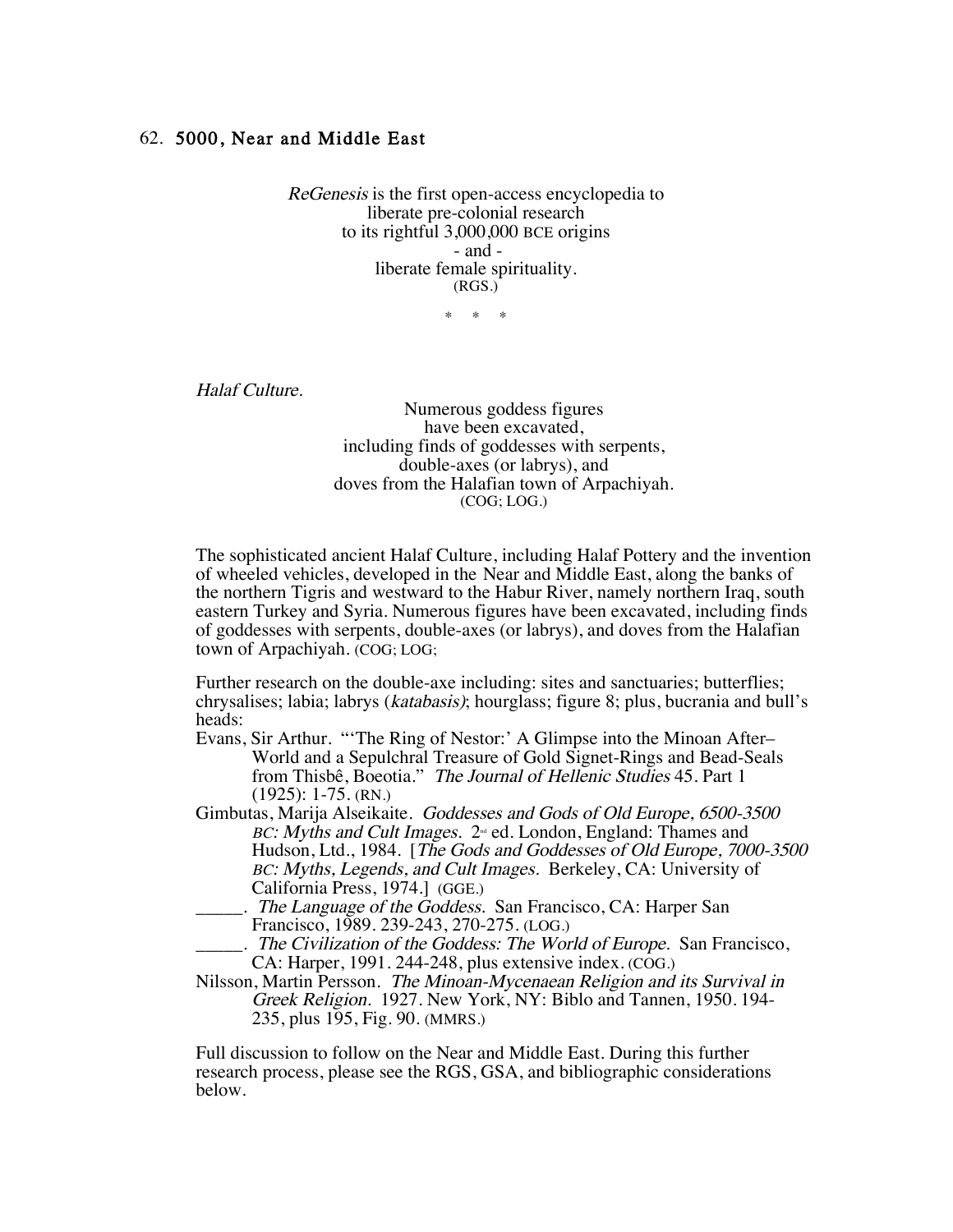Further research on the double-axe: 30,000, Labyrinths, Spirals, and Meanders; 5500-3500, Cucuteni (Tripolye) Culture, Eastern Europe; 4000, Alaca Hüyük, Anatolia; 2600-2000, Early Bronze Age, Crete, Chthonian \* Prepalatial/Early Minoan (EM I-III); 1450-1260, Hattusa and Yazilikaya, Anatolia; 1400, Cybele and Buyukkale/Bogazkoy, Anatolia; and 664-525, Neith and the Black Virgin Mary Temple at Sais, Egypt. (RGS.)

\* (Earth mother, Chthonia.)

Archaeomythology (Diversity) Method: A brief selection of Neolithic Europe/Old European works that highlight archaeology, mythology, proto – script including logographic or ideographic writing, linguistics, signs, symbols, folksongs, and other matristic considerations that may challenge perennial silos and other dominant endeavors.

Biggs, Sharon M. The Silo Effect: Invisible Barriers That Can Destroy Organizational Teams. San Bernardino, CA: no pub., 2014. (TSE.)

- Cavalli-Sforza, Luigi Luca, and Francesco Cavalli-Sforza. The Great Human Diasporas: The History of Diversity and Evolution. New York, NY: Helix Books, 1995. (GHD.)
- Cavalli-Sforza, Luigi Luca. "Genetic Evidence Supporting Marija Gimbutas' Work on the Origin of Indo-European People." From the Realm of the Ancestors: An Anthology in Honor of Marija Gimbutas. Ed. Joan Marler. Manchester, CT: Knowledge, Ideas and Trends, Inc., 1997. 93-101. (GE.)
- Eisler, Riane Tennenhaus. The Chalice and the Blade: Our History, Our Future. San Francisco: Harper and Row, 1987. (CB.)
- \_\_\_\_\_. "Rediscovering Our Past, Reclaiming Our Future: Toward a New Paradigm for History." From the Realm of the Ancestors: An Anthology in Honor of Marija Gimbutas. Ed. Joan Marler. Manchester, CT: Knowledge, Ideas and Trends, Inc., 1997. 335-349. (ROP.)
- \_\_\_\_\_. "The Battle Over Human Possibilities: Women Men, and Culture Transformation." Societies of Peace: Matriarchies Past, Present and Future: Selected Papers, First World Congress on Matriarchal Studies, 2003, Second World Congress on Matriarchal Studies, 2005. Ed. Göttner-Abendroth, Heide. Toronto, Canada: Inanna Publications, 2009. 269- 282.(BOH.)
- Gimbutas, Marija Alseikaite. The Language of the Goddess. San Francisco, CA: Harper San Francisco, 1989. (LOG.)
	- \_\_\_\_\_. The Civilization of the Goddess: The World of Europe. San Francisco, CA: Harper, 1991. 43, 47-49. (COG.)
- \_\_\_\_\_. "Three Waves of the Kurgan People into Old Europe, 4500-2500 B.C." Eds. Miriam Robbins Dexter, and Karlene Jones-Bley. Journal of Indo- European Studies Monograph No. 18 (1997): 240-268. (TWKP.)
- Haarmann, Harald. Early Civilization and Literacy in Europe: An Inquiry into Cultural Continuity in the Mediterranean World. New York, NY: Mouton de Gruyter, 1996. (ECLE.)
	- \_\_\_\_\_. "Writing in the Ancient Mediterranean: The Old European Legacy." From the Realm of the Ancestors: An Anthology in Honor of Marija Gimbutas. Ed. Joan Marler. Manchester, CT: Knowledge, Ideas and Trends, Inc., 1997. 108-121. (WAM.)
	- \_\_\_\_\_. Ancient Knowledge, Ancient Know-How, Ancient Reasoning: Cultural Memory in Transition, from Prehistory to Classical Antiquity and Beyond. Amherst, NY: Cambria Press, 2013. (AN.)
- Journey of Man. Dir. Jennifer Beamish. Eds. Clive Maltby, Gregers Sall, and Spencer Wells. Tigress Productions, Public Broadcasting Service (U.S.), et al. 1 videodisc (120 min.) PBS Home Video, 2004. (JOM.)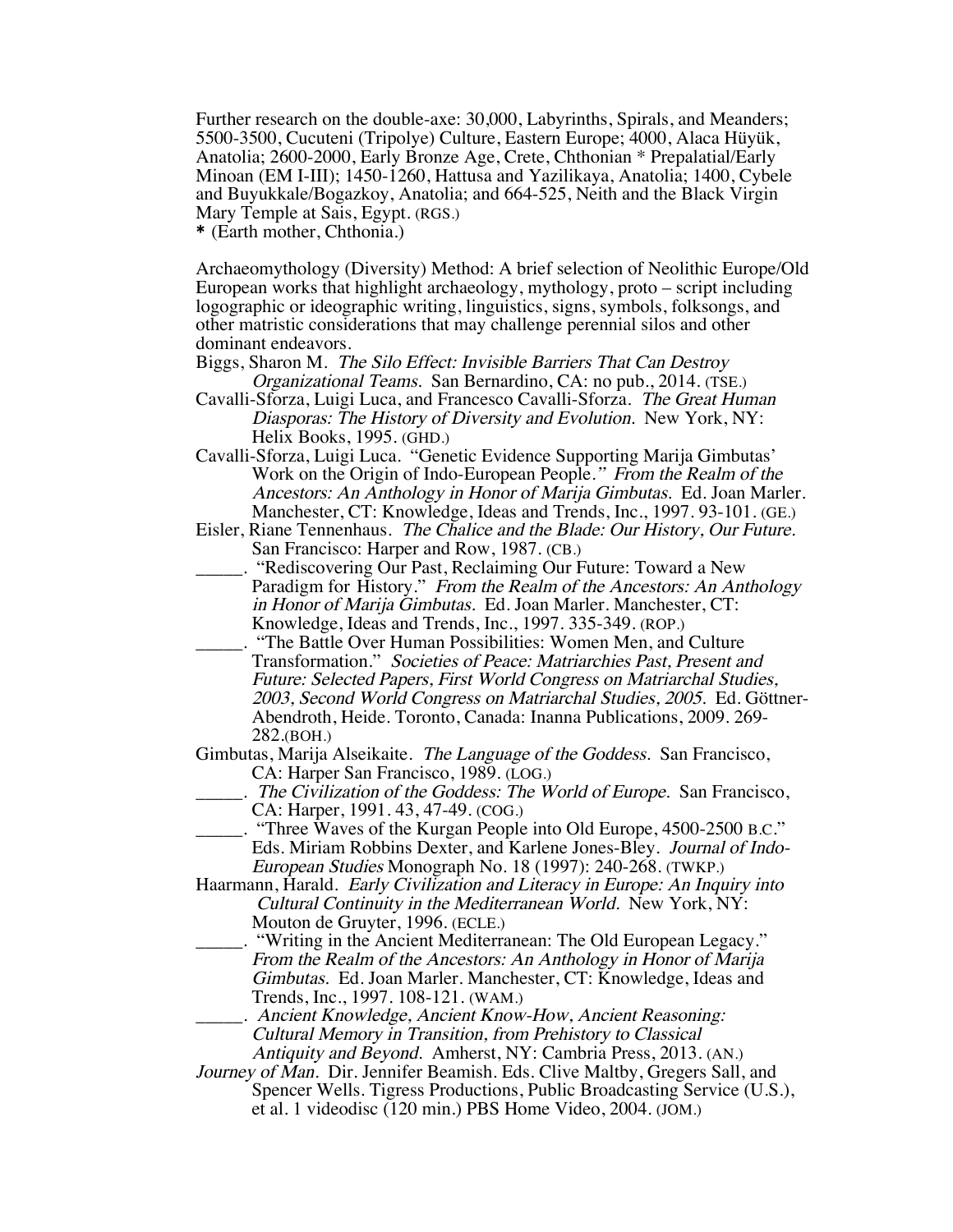- Keller, Mara Lynn. "The Interface of Archaeology and Mythology: A Philosophical Evaluation of the Gimbutas Paradigm." From the Realm of the Ancestors: An Anthology in Honor of Marija Gimbutas. Ed. Joan Marler. Manchester, CT: Knowledge, Ideas and Trends, Inc., 1997. 381- 398. (IAM.)
- Mallory, James P. In Search of the Indo-Europeans: Language, Archaeology and Myth. London, England: Thames and Hudson, 1990. (SIE.)
- Marler, Joan, Ed. From the Realm of the Ancestors: An Anthology in Honor of Marija Gimbutas. Manchester, CT: Knowledge, Ideas and Trends, Inc., 1997. (FRA.)
- \_\_\_\_\_. The Danube Script: Neo-Eneolithic Writing in Southeastern Europe. Sebastopol, CA: Institute of Archaeomythology, 2008. (TDS.)
- Marler, Joan. "The Iconography and Social Structure of Old Europe: The Archaeomythological Research of Marija Gimbutas." Societies of Peace: Matriarchies Past, Present and Future: Selected Papers, First World Congress on Matriarchal Studies, 2003, Second World Congress on Matriarchal Studies, 2005. Ed. Göttner-Abendroth, Heide. Toronto, Canada: Inanna Publications, 2009. (ISS.)
- Marler, Joan, and Miriam R. Dexter, Eds. Signs of Civilization: Neolithic Symbol System of Southeast Europe. Novi Sad, Hungary: Institute of Archaeomythology, 2009. (SC.)
- Meador, Betty De Shong. A Sagidda of Inanna. Tran. Betty De Shong Meador. Handout for "Inanna," CIIS Workshop, 11-17-1996. (ASOI.) . Inanna: Lady of the Largest Heart. Austin, TX: University of Texas Press, (2000). (ILLH.)
- Metzner, Ralph. The Well of Remembrance: Rediscovering the Earth Wisdom Myths of Northern Europe. Boston, MA: Shambhala, 1994. (WOR.)
- Poruciuc, Adrian. Prehistoric Roots of Romanian and Southeast European Traditions. Eds. Joan Marler, and Miriam R. Dexter. Sebastopol, CA: Institute of Archaeomythology, 2010. (PRR.)
- Reason, Peter. Participation in Human Inquiry. London, England: Sage, 1994. (PHI.)
- Spretnak, Charlene. "Beyond Backlash: An Appreciation of the Work of Marija Gimbutas." Journal of Feminist Studies in Religion 12.2 (Fall 1996): 91-98. (BBAW.)
- Swimme, Brian. The Hidden Heart of the Cosmos: Humanity and the New Story. Maryknoll, NY: Orbis Books, 1996. (HHTC.)
- Swimme, Brian, and Thomas Berry. The Universe Story: From the Primordial Flaring Forth to the Ecozoic Era. San Francisco, CA: Harper San Francisco, 1992. (TUS.)
- Wade, Nicholas. "The Tangled Roots of English: Proto-Indo-European, the Precursor to Many Languages, May Have Been Spread by Force, Not Farming." *New York Times*, Feb. 24, 2015: Di, D6. (TRE.)
- Winn, Milton M. The Signs of Vinca Culture: An Internal Analysis: Their Role, Chronology and Independence from Mesopotamia. Los Angeles, CA: University of California, 1973. (PW.)
- Winn, Shan M. M. Pre-writing in Southeastern Europe: The Sign System of the Vinca Culture, ca. 4000 B.C. Calgary, Canada: Western Publishers, 1981. (PW2.)

Alternate considerations include: Brian Hayden, 2002; Ian Hodder in "Scientific American," 2004; Conkey and Tringham, 1994; Colin Renfrew, 2003; Goodison and Morris, 1998; and Michael Balter, 2005.